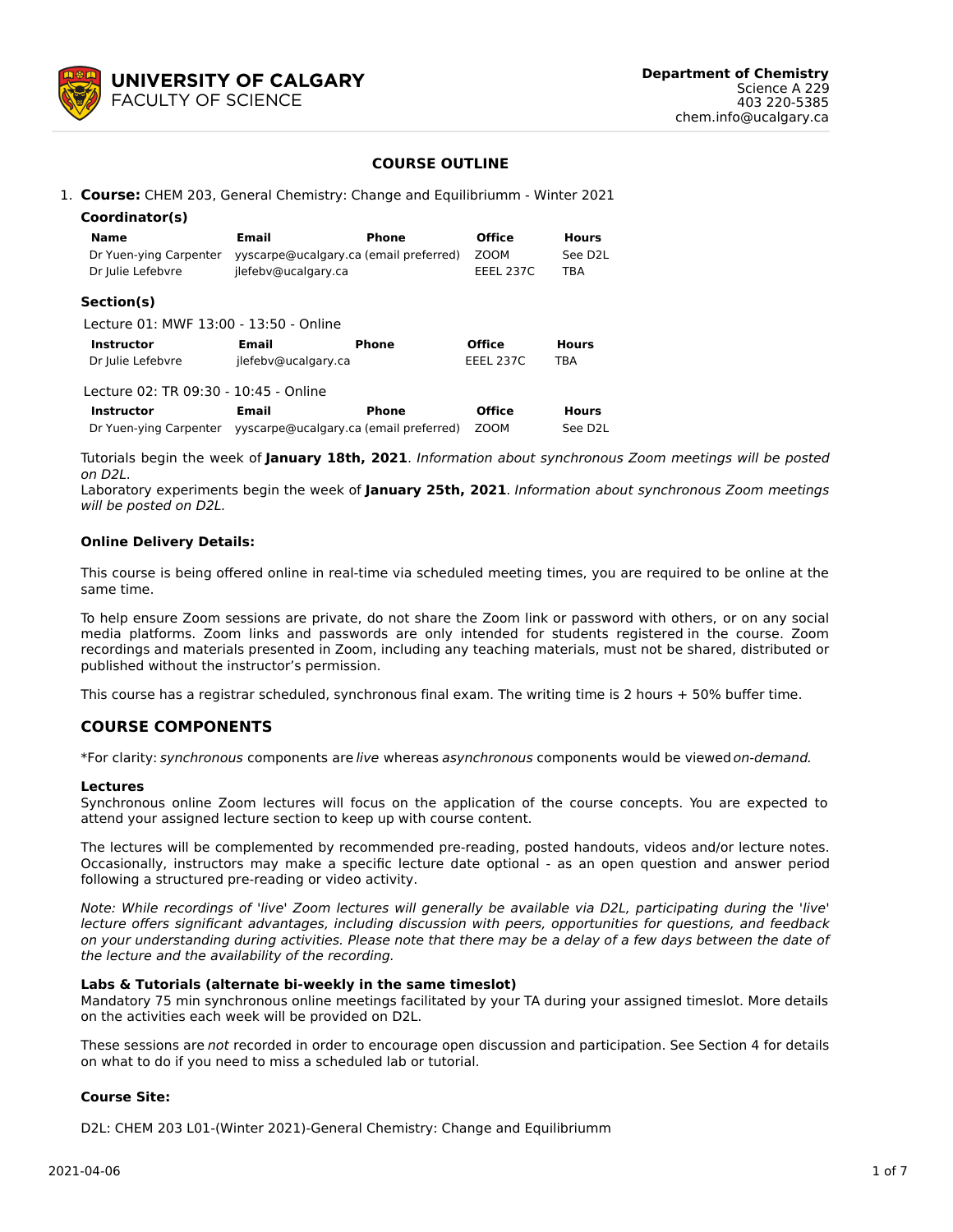**Note:** Students must use their U of C account for all course correspondence.

# 2. **Requisites:**

See section [3.5.C](http://www.ucalgary.ca/pubs/calendar/current/sc-3-5.html) in the Faculty of Science section of the online Calendar.

# **Prerequisite(s):**

Chemistry 30 (or Continuing Education - Chemistry 2) and one of Mathematics 30-1 or Mathematics 2 (offered by Continuing Education).

# **Antirequisite(s):**

Credit for Chemistry 203 and any of 209, 213 or 301 will not be allowed.

# 3. **Grading:**

The University policy on grading and related matters is described in [F.1](http://www.ucalgary.ca/pubs/calendar/current/f-1.html) and [F.2](http://www.ucalgary.ca/pubs/calendar/current/f-2.html) of the online University Calendar.

In determining the overall grade in the course the following weights will be used:

| Component(s)                                | Weight % | <b>Dates</b>                            |  |  |
|---------------------------------------------|----------|-----------------------------------------|--|--|
| Weekly check-in assignments                 | 15%      | lSee D2L                                |  |  |
| Laboratory Activities (Experiments 1-5) 25% |          | lSee D2L                                |  |  |
| Term test 1 (synchronous)                   | 10%      | Wednesday February 3 from 6:30 - 9 p.m. |  |  |
| Term test 2 (synchronous)                   | 15%      | Wednesday March 10 from 6:30 - 9 p.m.   |  |  |
| Wrap-up assignment                          | l5%      | Due Thursday April 15 at noon           |  |  |
| Final exam (synchronous)                    | l30%     | (TBD - scheduled by the Registrar)      |  |  |

# **More detail on your asynchronous assessments**

Weekly check-in assignments (5 counted of 8 available assignments)

- Short assignments will be submitted at the start of each week that check your understanding of the material covered in the previous week. **In weeks following each of the 5 scheduled tutorial meetings, the check-in questions will closely resemble the activities from the live tutorial session**. Otherwise, check-ins will focus on the previous week's lecture material. Attending lectures and tutorials is the best way to prepare for these assignments.
- These check-ins will help you build routines in your studying so that you stay on track with material throughout the semester, and so that you can reach out for support or clarification before a bigger assessment like a term test.
- No check-ins are scheduled for the week of either the term test. A detailed schedule of check-in assignment due dates is posted to D2L.
- Although a total of 8 check-in assignments will be offered throughout the term,**only the top 5 submitted check-ins will be counted towards your final grade**. If you need to skip a week forany reason, don't worry; you can catch up on the check-in as ungraded practice later.

Laboratory activities (5 multi-part activities)

Each of the 5 online laboratory experiments will involve three parts: preparing before the lab, attending a synchronous meeting, and submitting a short 'report' or assignment asynchronously afterwards. Details on each of these components and their evaluation will be posted to D2L.

# Wrap-up assignment (1 activity)

Instead of a weekly check-in during the last week of class, you will submit a longer Wrap-up Assignment which helps you reflect on and make connections between all of the material

Each piece of work (reports, assignments, quizzes, midterm exam(s) or final examination) submitted by the student will be assigned a grade. The student's grade for each component listed above will be combined with the indicated weights to produce an overall percentage for the course, which will be used to determine the course letter grade.

The conversion between a percentage grade and letter grade is as follows.

|                           | -      |        |               | $R+$  |       | в.     |        |       |       | n                 |        |
|---------------------------|--------|--------|---------------|-------|-------|--------|--------|-------|-------|-------------------|--------|
| <b>Minimum % Required</b> | 95.0 % | 87.0 % | $0\%$<br>82.L | 77.0% | 72.0% | 66.0 % | 62.0 % | 58.0% | 54.0% | $\sim$ %.<br>50.0 | 45.0 % |

This course will have a final exam that will be scheduled by the Registrar. The Final [Examination](https://www.ucalgary.ca/registrar/exams) Schedule will be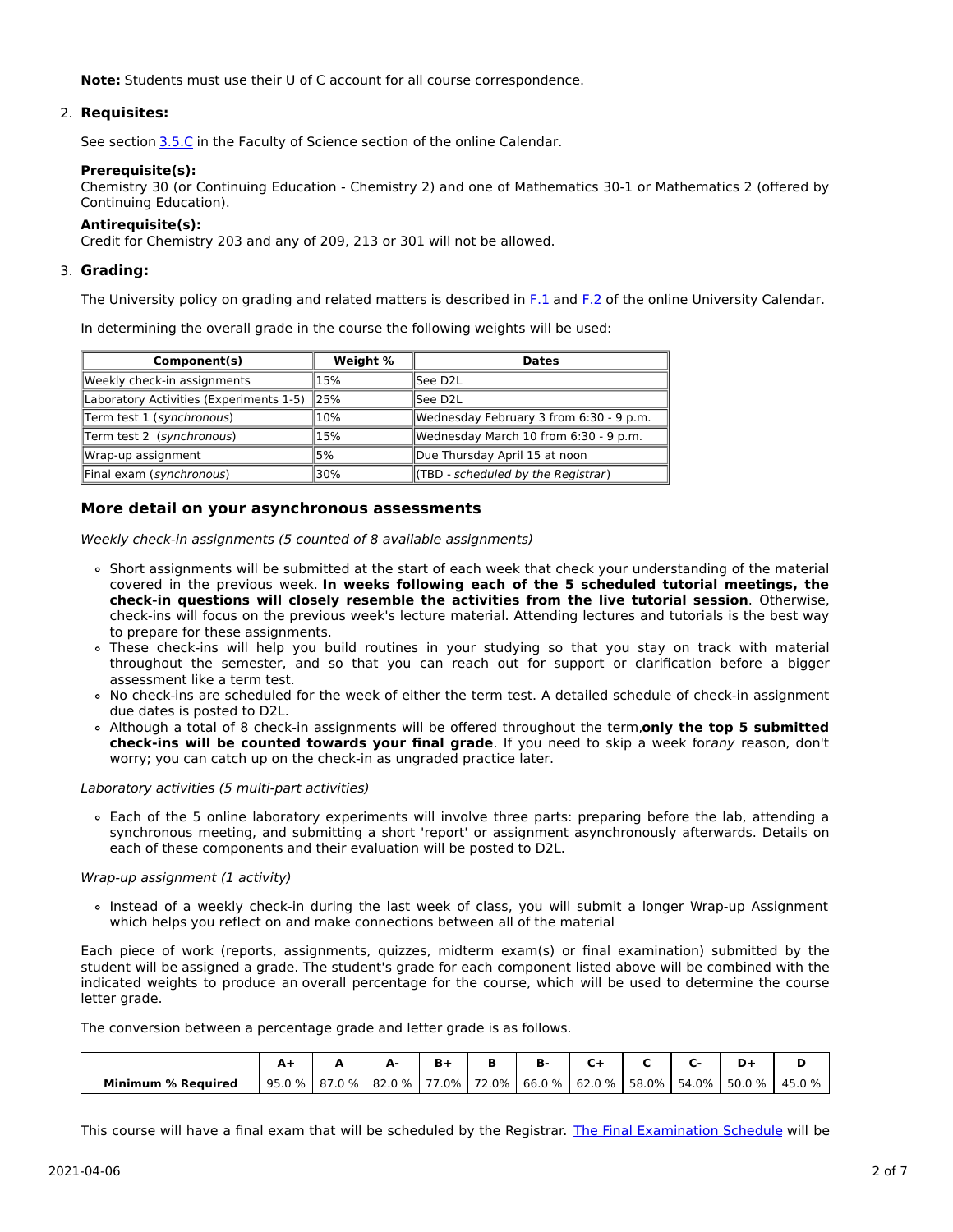published by the Registrar's Office approximately one month after the start of the term. The final exam for this course will be designed to be completed within 2 hours.

The final exam will be administered using an on-line platform. Per section G.5 of the online Academic Calendar, timed final exams administered using an on-line platform, such as D2L, will be available on the platform. Due to the scheduling of the final exams, the additional time will be added to **the end** of the registrar scheduled **synchronous** exam to support students. This way, your exam schedule accurately reflects the **start time** of the exam for any **synchronous** exams. E.g. If a **synchronous** exam is designed for 2 hours and the final exam is scheduled from 9-11am in your student centre, the additional time will be added to the **end** time of the **synchronous** exam. This means that if the exam has a 1 hour buffer time, a synchronous exam would start at 9 am and finish at 12pm. – **updated April 6, 2021**

### **Notes:**

In order to achieve the prerequisite requirements (i.e., C-) for further Science courses, a student must meet all of the following requirements:

- 1. submit no less than three of the five laboratory reports/assignments,and
- 2. achieve a minimum 50% in the laboratory grading, and
- 3. achieve a minimum 50% weighted average on the summative assessments (2 Term Tests, Wrap-up Assignment, and Final Exam).

This means that if a student scores below 50% in either the laboratory component or the summative assessments, then the maximum grade they can obtain in CHEM 203 is a D+.

### 4. **Missed Components Of Term Work:**

The university has suspended the requirement for students to provide evidence for absences. Please do not attend medical clinics for medical notes or Commissioners for Oaths for statutory declarations.

In the event that a student legitimately fails to submit any online assessment on time (e.g. due to illness etc...), please contact the course coordinator, or the course instructor if this course does not have a coordinator to arrange for a re-adjustment of a submission date. Absences not reported within 48 hours will not be accommodated. If an excused absence is approved, then the percentage weight of the legitimately missed assignment could also be pro-rated among the components of the course.

What to do if you have missed a course meeting (lecture, lab, tutorial)

- **Missed synchronous Lecture:** Lecture recordings will be available through D2L (barring technical issues) if you need to miss the occasional scheduled lecture due to illness, family circumstances, or other personal conflict. However, attending synchronously whenever possible will help you keep current with the course topics and engage in discussions that support your learning. If you find that you cannot attend due to recurring scheduling issues (e.g. timezone concerns), we recommend that you make a regular schedule to watch the lecture material, rather than trying to catch up on multiple lectures at once. Please note that there may be a delay of a few days between the date of the lecture and the availability of the recording.
- **Missed synchronous Laboratory and/or Tutorial Meeting :** Laboratory and tutorial sessions are not recorded, to encourage open participation and discussion by all students. Priority to attend a make-up laboratory or tutorial meeting at an alternate time will be given to students with legitimate reasons for absence. Absences for other non-legitimate reasons (e.g. vacation, tardiness, lack of preparation, nonessential travel) are not guaranteed any accommodation, and will be handled at the coordinator's discretion. Although participation in the synchronous session offers a significant learning opportunity, all required materials will be posted on D2L; the laboratory assignments and weekly check-ins can hence be completed (despite the absence) before the due date.

What to do if you have missed an assignment deadline or synchronous test

- **Missed Term tests:** There are no deferred term test examinations. The percentage weight of a legitimately missed term test examination will be pro-rated among the remaining course examinations.
- **Overdue or missed weekly check-in assignments** will be automatically dropped as the lowest grade(s) in this category, since only the top 5 of 8 check-ins will be counted towards a student's overall grade. If a you are experiencing extenuating circumstances preventing you from completing a significant number of check-ins (e.g. extended illness, etc.), reach out to the coordinator to discuss your situation.
- **Overdue or missed laboratory assignments** that could not be submitted within the assigned time window due to extenuating circumstances may be extended or pro-rated towards other lab components at the coordinator's discretion. Contact the lab coordinator as soon as the deadline is passed or before the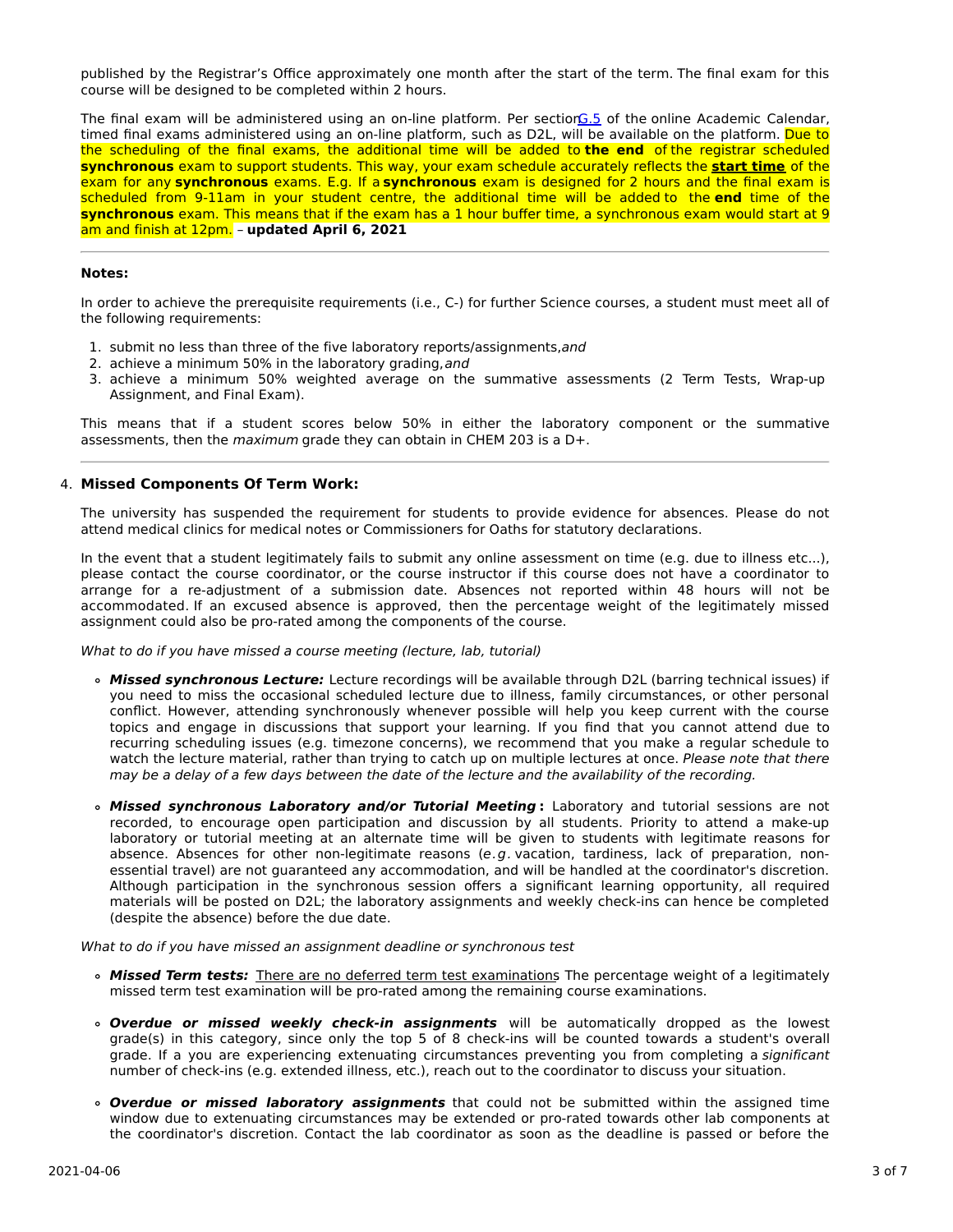deadline if possible.

**Overdue wrap-up assignments** will not be accepted unless you receive approval for an extension from the coordinator at least 48-hours in advance of the due date. Extensions may be granted at the coordinator's discretion for unexpected extenuating circumstances. Alternately, the weight of this summative assessment may be pro-rated toward the final exam if the extenuating circumstances make an extension unreasonable. Contact the coordinator as soon as possible to discuss options.

# 5. **Scheduled Out-of-Class Activities:**

The following out of class activities are scheduled for this course.

| <b>Activity</b>      | Location  | Date and Time                          | Duration  |
|----------------------|-----------|----------------------------------------|-----------|
| CHEM 203 Term Test 1 | Web-Based | Wednesday, February 3, 2021 at 6:30 pm | 2.5 Hours |
| CHEM 203 Term Test 2 | Web-Based | Wednesday, March 10, 2021 at 6:30 pm   | 2.5 Hours |

### **REGULARLY SCHEDULED CLASSES HAVE PRECEDENCE OVER ANY OUT-OF-CLASS-TIME-**ACTIVITY. If you have a conflict with the out-of-class-time-activity, please contact your course coordinator/instructor no later than **14 days prior** to the date of the out-of-class activity so that alternative arrangements may be made.

### 6. **Course Materials:**

Recommended Textbook(s):

Flowers, Theopold, Langley, Robinson, et al.,Chemistry, 2nd edition: Open Stax.

#### **Important note about your textbook:**

Our recommended text is an open-educational resource, freely available online through the Open Stax website [\(https://openstax.org/details/books/chemistry-2e](https://openstax.org/details/books/chemistry-2e)). You are welcome to (i) refer to the text online, (ii) download the PDF to your own device, or (iii) purchase a print copy through the bookstore.

### **Recommended practice resources:**

Top Hat – Active participation is an important part of your lectures. You are strongly encouraged to participate to the Top Hat activity questions; some questions will be asked during lectures while others will be set as homework to review a lecture or to prepare for an upcoming lecture. Access to Top Hat is free for University of Calgary students. More details will be provided on the first day of lecture.

# **Technological Requirements:**

Specific software that will be used in this course:

- Zoom for attending lectures/labs/tutorials and office hours.
- Office 365 suite: (Available to ALL UofC students at no additional cost)
	- OneNote for accessing notes and assignments.
	- **Excel or equivalent software.**
	- Word or equivalent word processor.
	- PDF viewer (e.g. Acrobat Reader, Nitro Reader). Preview or in-browser reader is not sufficient.

Access to a tablet or scanner or free phone app that can save documents/photos is highly recommended.

#### General university requirements:

In order to successfully engage in their learning experiences at the University of Calgary, students taking online, remote and blended courses are required to have reliable access to the following technology:

- A computer with a supported operating system, as well as the latest security, and malware updates;
- A current and updated web browser;
- Webcam/Camera (built-in or external);
- Microphone and speaker (built-in or external), or headset with microphone;
- Current antivirus and/or firewall software enabled;
- Stable internet connection.

For more information please refer to the UofC **[ELearning](https://elearn.ucalgary.ca/technology-requirements-for-students) online website.**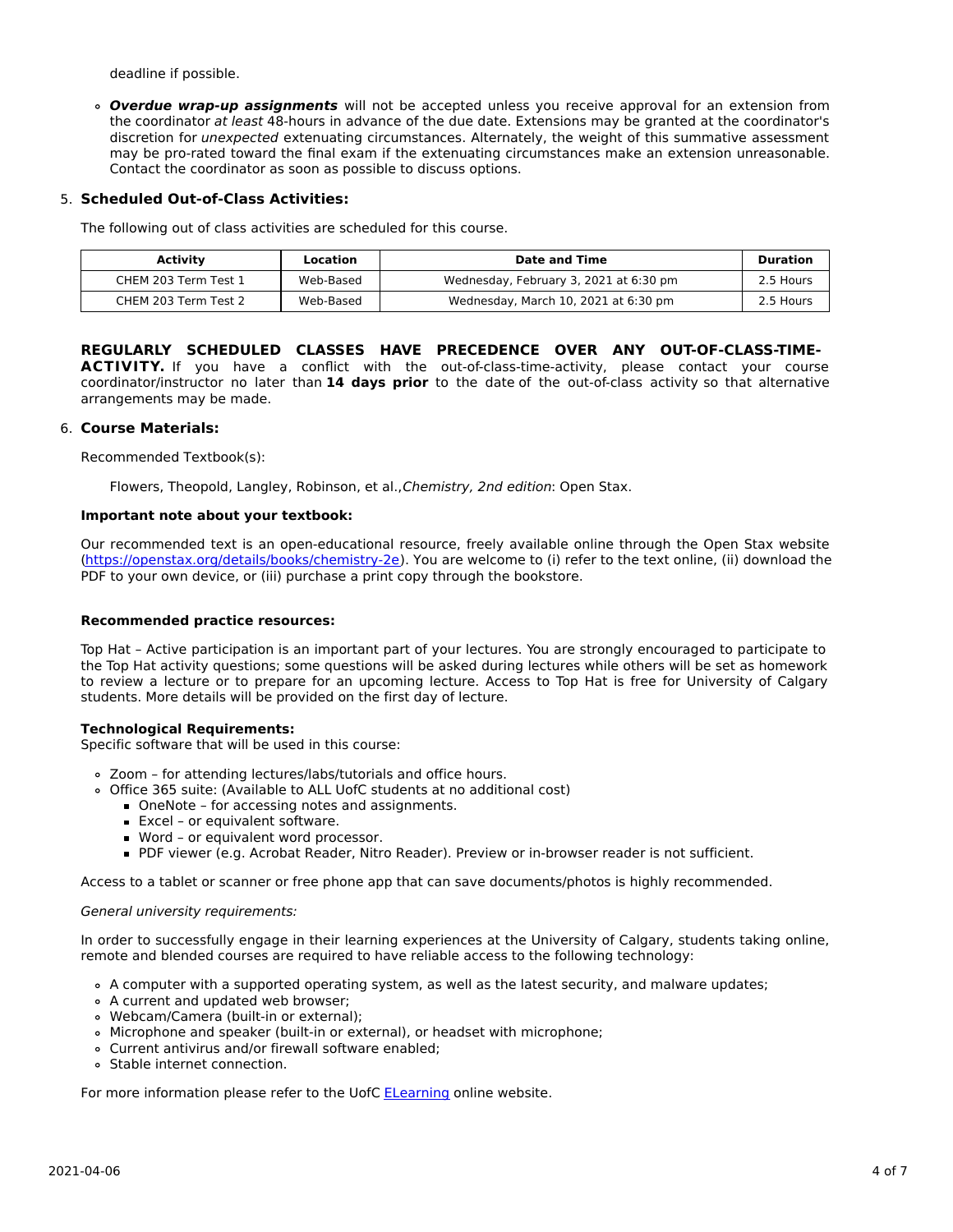# 7. **Examination Policy:**

All sections will write the same examinations. The questions are based on input from all instructors for the course.

All exams are open-book (resources are allowed), but are to be completed individually by the student.

In the event of major technical issues (e.g. frozen screen, power outage, computer failure, etc.), the student should contact the course coordinator immediately either via email or by joining the Zoom help line (by phone or computer, link posted on D2L):

- If the student is available to re-attempt or continue the timed exam, the start time may be manually reset and the window extended to account for lost time.
- If the technical issue prevents a student from having sufficient time for completion of the exam within the available window, the weight of the missed online assessment would be redistributed in a similar fashion to any other missed online work (see also **Item 4**).

Students should also read the Calendar, [Section](http://www.ucalgary.ca/pubs/calendar/current/g.html) G, on Examinations.

# 8. **Approved Mandatory And Optional Course Supplemental Fees:**

There are no mandatory or optional course supplemental fees for this course.

### 9. **Writing Across The Curriculum Statement:**

For all components of the course, in any written work, the quality of the student's writing (language, spelling, grammar, presentation etc.) can be a factor in the evaluation of the work. See also Section [E.2](http://www.ucalgary.ca/pubs/calendar/current/e-2.html) of the University Calendar.

### 10. **Human Studies Statement:**

If you agree, your course work may be used for research purposes. Your responses will remain anonymous and confidential. Grouped data (no individual responses) may be used in academic presentations and publications. Participation in such research is voluntary and will not influence grades in this course. Students' signed consent forms will be withheld from instructors until after final grades are submitted. More information will be provided at the time student participation is requested.

See also **[Section](http://www.ucalgary.ca/pubs/calendar/current/e-5.html) E.5** of the University Calendar.

# 11. **Reappraisal Of Grades:**

A student wishing a reappraisal, should first attempt to review the graded work with the Course coordinator/instructor or department offering the course. Students with sufficient academic grounds may request a reappraisal. Non-academic grounds are not relevant for grade reappraisals. Students should be aware that the grade being reappraised may be raised, lowered or remain the same. See [Section](http://www.ucalgary.ca/pubs/calendar/current/i-3.html) I.3 of the University Calendar.

- a. **Term Work:** The student should present their rationale as effectively and as fully as possible to the Course coordinator/instructor within **ten business days** of either being notified about the mark, or of the item's return to the class. If the student is not satisfied with the outcome, the student shall submit the Reappraisal of Graded Term work form to the department in which the course is offered within 2 business days of receiving the decision from the instructor. The Department will arrange for a reappraisal of the work within the next ten business days. The reappraisal will only be considered if the student provides a detailed rationale that outlines where and for what reason an error is suspected. See sections [I.1](http://www.ucalgary.ca/pubs/calendar/current/i-1.html) and [I.2](http://www.ucalgary.ca/pubs/calendar/current/i-2.html) of the University Calendar
- b. **Final Exam:**The student shall submit the request to Enrolment Services. See [Section](http://www.ucalgary.ca/pubs/calendar/current/i-3.html) I.3 of the University Calendar.

# 12. **Other Important Information For Students:**

- a. **Mental Health** The University of Calgary recognizes the pivotal role that student mental health plays in physical health, social connectedness and academic success, and aspires to create a caring and supportive campus community where individuals can freely talk about mental health and receive supports when needed. We encourage you to explore the mental health resources available throughout the university community, such as counselling, self-help resources, peer support or skills-building available through the SU Wellness Centre (Room 370, MacEwan Student Centre, Mental Health [Services](https://www.ucalgary.ca/wellnesscentre/services/mental-health-services) Website) and the Campus Mental Health Strategy website [\(Mental](http://www.ucalgary.ca/mentalhealth) Health).
- b. **SU Wellness Services:** For more information, see [www.ucalgary.ca/wellnesscentre](http://www.ucalgary.ca/wellnesscentre) or call [403-210-9355.](tel:4032109355)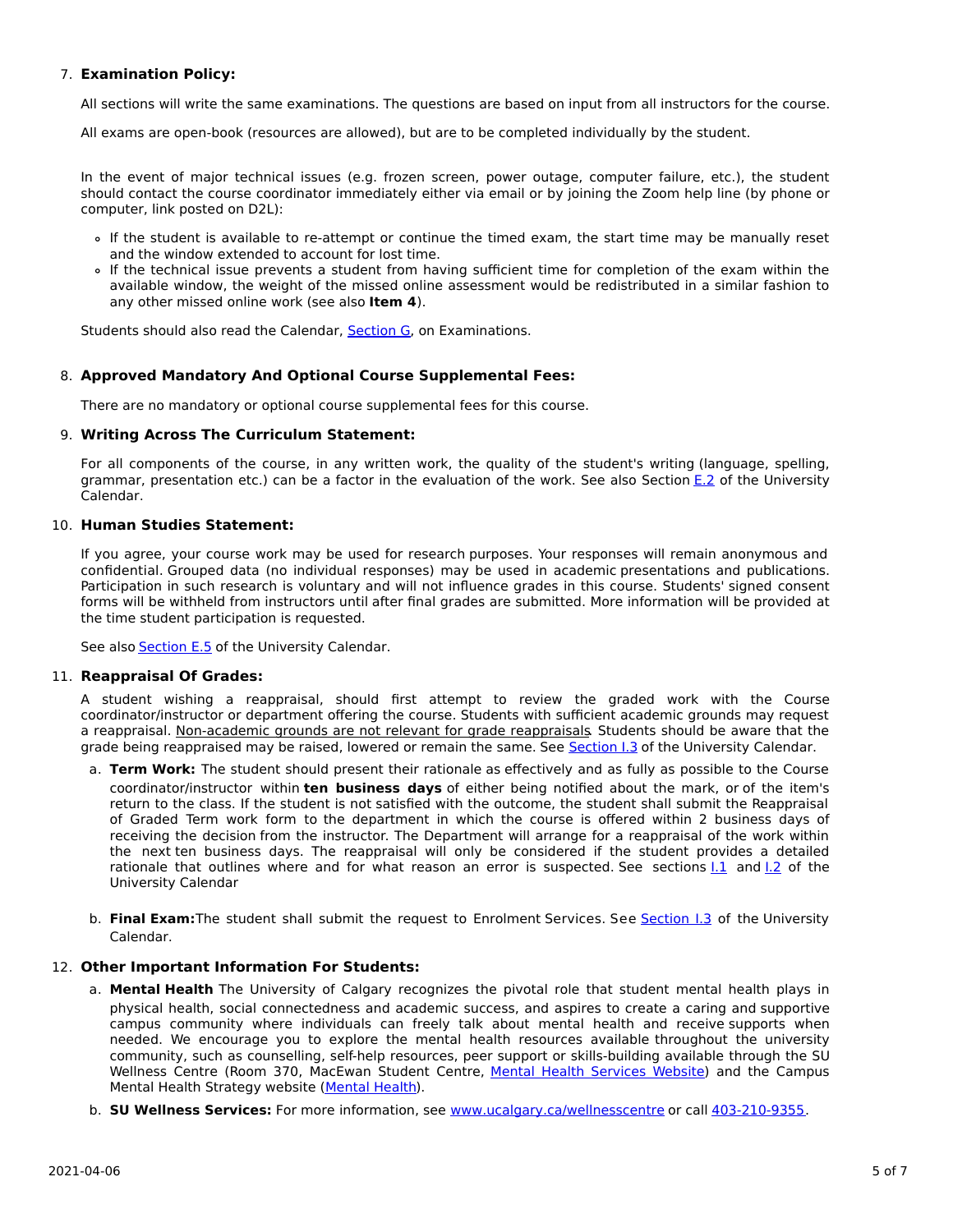- c. **Sexual Violence:** The Sexual Violence Support Advocate, Carla Bertsch, can provide confidential support and information regarding sexual violence to all members of the university community. Carla can be reached by email [\(svsa@ucalgary.ca](mailto:svsa@ucalgary.ca)) or phone at [403-220-2208](tel:4032202208). The complete University of Calgary policy on sexual violence can be viewed at [\(https://www.ucalgary.ca/policies/files/policies/sexual-violence-policy.pdf\)](https://www.ucalgary.ca/policies/files/policies/sexual-violence-policy.pdf)
- d. **Misconduct:** Academic integrity is the foundation of the development and acquisition of knowledge and is based on values of honesty, trust, responsibility, and respect. We expect members of our community to act with integrity. Research integrity, ethics, and principles of conduct are key to academic integrity. Members of our campus community are required to abide by our institutional Code of [Conduct](https://www.ucalgary.ca/policies/files/policies/code-of-conduct.pdf) and promote academic integrity in upholding the University of Calgary's reputation of excellence. Some examples of academic misconduct include but are not limited to: posting course material to online platforms or file sharing without the course instructor's consent; submitting or presenting work as if it were the student's own work; submitting or presenting work in one course which has also been submitted in another course without the instructor's permission; borrowing experimental values from others without the instructor's approval; falsification/fabrication of experimental values in a report. Please read the following to inform yourself more on academic integrity:

**Student [Handbook](https://www.ucalgary.ca/live-uc-ucalgary-site/sites/default/files/teams/9/AI-Student-handbook-1.pdf) on Academic Integrity** Student Academic Misconduct [Policy](https://ucalgary.ca/policies/files/policies/student-academic-misconduct-policy.pdf) and [Procedure](https://ucalgary.ca/policies/files/policies/student-academic-misconduct-procedure.pdf) [Research](https://www.ucalgary.ca/policies/files/policies/research-integrity.pdf) Integrity Policy

Additional information is available on the Student Success Centre [Academic](https://ucalgary.ca/student-services/student-success/learning/academic-integrity) Integrity page

e. **Academic Accommodation Policy:** Students needing an accommodation because of a disability or medical condition should contact Student Accessibility Services in accordance with the procedure for accommodations for students with disabilities available at [procedure-for-accommodations-for-students-with](http://www.ucalgary.ca/policies/files/policies/procedure-for-accommodations-for-students-with-disabilities_0.pdf)disabilities.pdf.

Students needing an accommodation in relation to their coursework or to fulfill requirements for a graduate degree, based on a protected ground other than disability, should communicate this need, preferably in writing, to the Associate Head of the Department of Chemistry, Dr. Yuen-Ying Carpenter by email ahugchem@ucalgary.ca or phone 403-220-6908. Religious accommodation requests relating to class, test or exam scheduling or absences must be submitted no later than **14 days** prior to the date in question. See [Section](http://www.ucalgary.ca/pubs/calendar/current/e-4.html) E.4 of the University Calendar.

- f. **Freedom of Information and Privacy:** This course is conducted in accordance with the Freedom of Information and Protection of Privacy Act (FOIPP). Students should identify themselves on all written work by placing their name on the front page and their ID number on each subsequent page. For more information, see Legal [Services](http://www.ucalgary.ca/legalservices/foip) website.
- g. **Student Union Information:** VP [Academic](http://www.su.ucalgary.ca/contact), Phone: [403-220-3911](tel:4032203911) Email: [suvpaca@ucalgary.ca](mailto:suvpaca@ucalgary.ca). SU Faculty Rep., Phone: [403-220-3913](tel:4032203913) Email: [sciencerep@su.ucalgary.ca](mailto:sciencerep@su.ucalgary.ca). Student [Ombudsman](https://www.ucalgary.ca/ombuds/), Email: [ombuds@ucalgary.ca](mailto:%20ombuds@ucalgary.ca).
- h. **Surveys:** At the University of Calgary, feedback through the Universal Student Ratings of Instruction [\(USRI](http://www.ucalgary.ca/usri)) survey and the Faculty of Science Teaching Feedback form provides valuable information to help with evaluating instruction, enhancing learning and teaching, and selecting courses. Your responses make a difference - please participate in these surveys.
- i. **Copyright of Course Materials:** All course materials (including those posted on the course D2L site, a course website, or used in any teaching activity such as (but not limited to) examinations, quizzes, assignments, laboratory manuals, lecture slides or lecture materials and other course notes) are protected by law. These materials are for the sole use of students registered in this course and must not be redistributed. Sharing these materials with anyone else would be a breach of the terms and conditions governing student access to D2L, as well as a violation of the copyright in these materials, and may be pursued as a case of student academic or [non-academic](https://www.ucalgary.ca/conduct/policy/non-academic-misconduct-policy) misconduct, in addition to any other remedies available at law.

# **13. Laboratory and Tutorial Information**

In addition to the Lecture component of the course, students are scheduled forsynchronous online tutorials and laboratory experiments in alternating weeks. In any given week, all students in the course will perform either a tutorial or a laboratory experiment. **You must attend your assigned tutorial or laboratory time slot,** unless you have been given permission by the coordinator.

Labs. Students repeating the course within the last two years can be exempted from the Laboratory Component